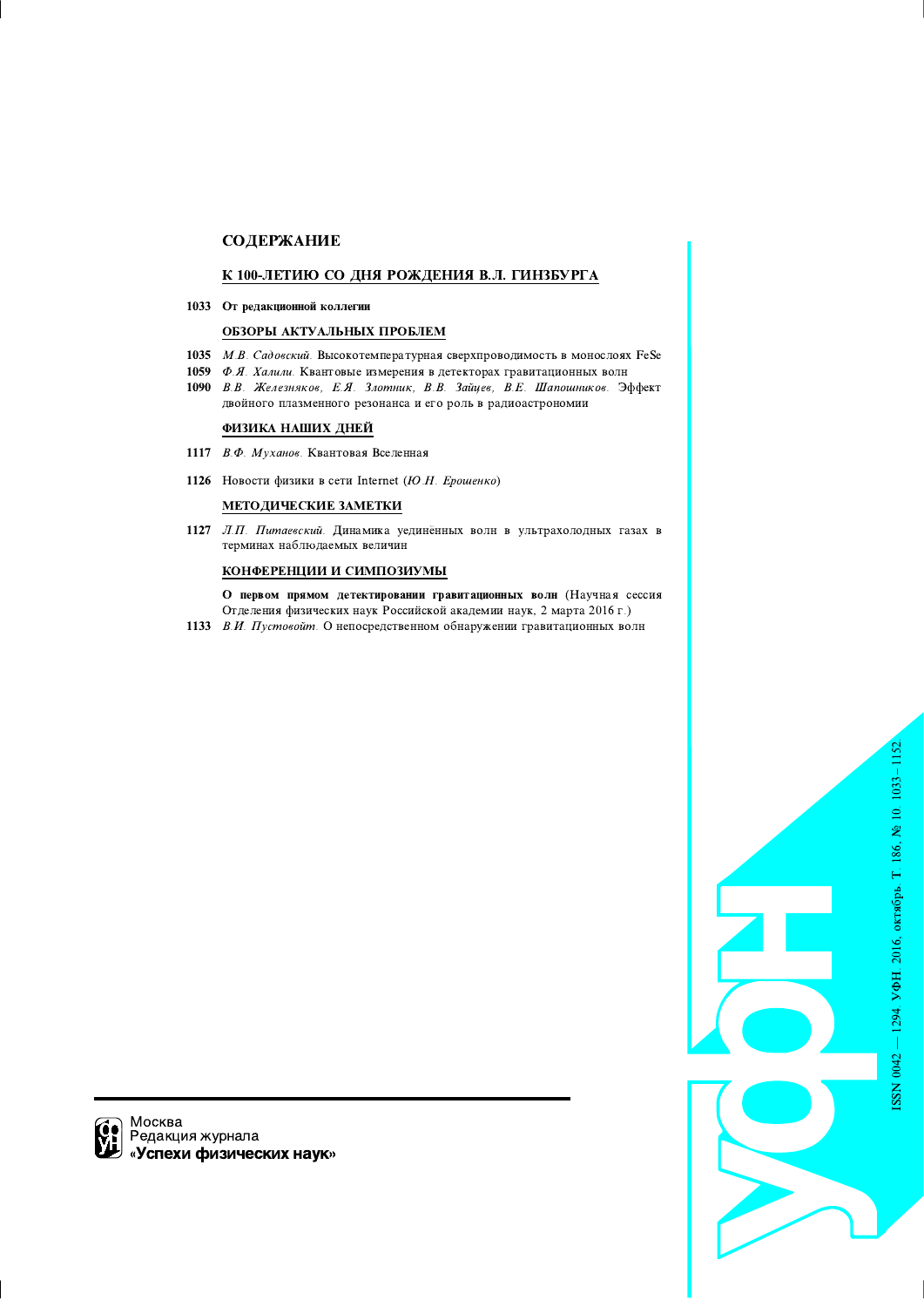РОССИЙСКАЯ АКАПЕМИЯ НАУК

# физических

Журнал основан в 1918 г.

ISSN 0042-1294

2016 октябрь<br>TOM 186

**VIO**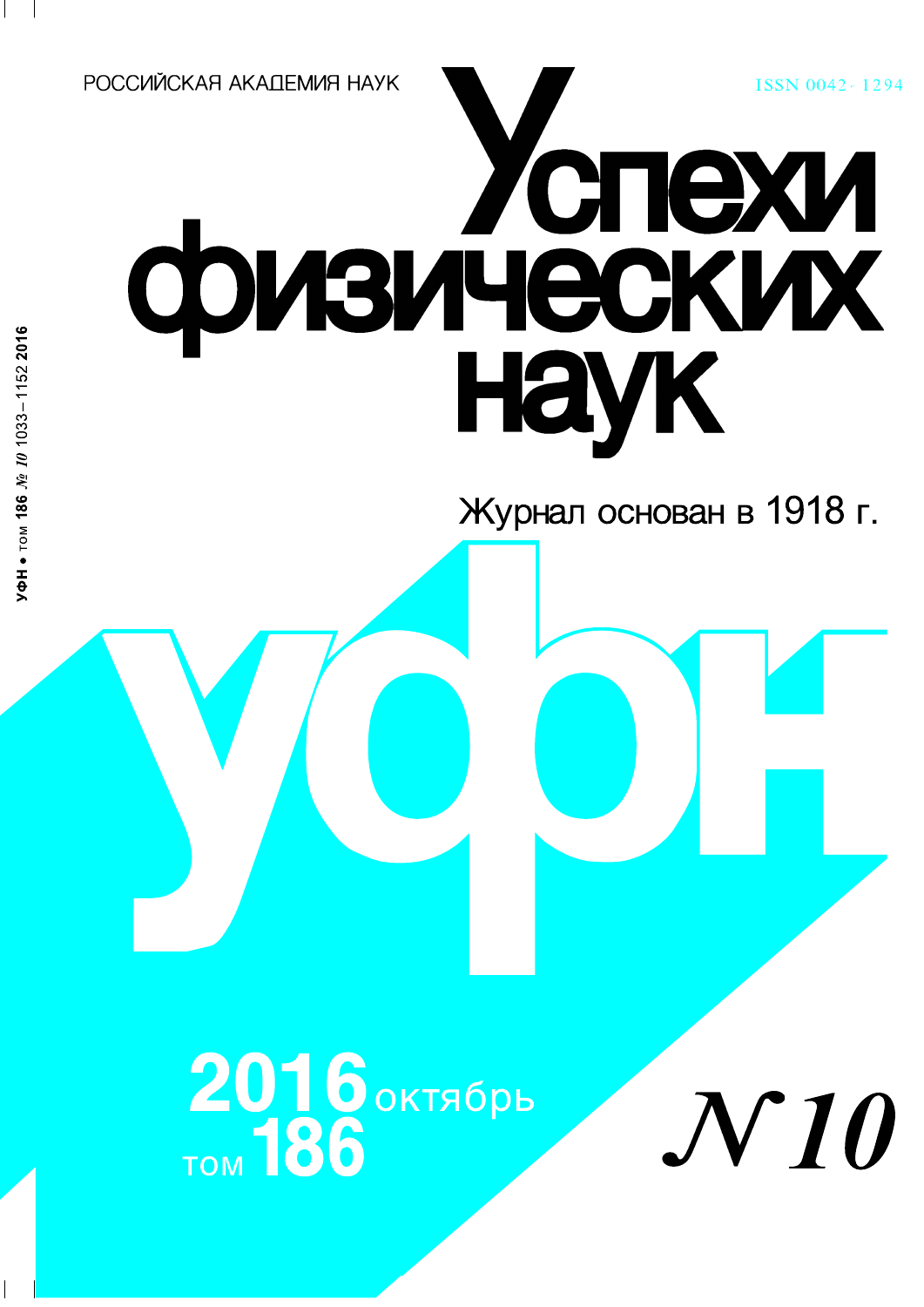РОССИЙСКАЯ АКАДЕМИЯ НАУК

УСПЕХИ ФИЗИЧЕСКИХ НАУК 2016, том 186 Журнал издаётся с апреля 1918 г.

Главный редактор Л.В. КЕЛДЫШ Первый зам. главного редактора В.А. РУБАКОВ

# РЕДАКЦИОННЫЙ СОВЕТ:

Л.П. ПИТАЕВСКИЙ (зам. главного редактора), Е.Б. АЛЕКСАНДРОВ, Ф.И. АТАУЛЛАХАНОВ, Ю.В. ГУЛЯЕВ, С.П. ДЕНИСОВ, Л.М. ЗЕЛЁНЫЙ, А.А. КАПЛЯНСКИЙ, О.А. КОЧАРОВСКАЯ, Г.Н. КУЛИПАНОВ, А.Г. ЛИТВАК, Г.А. МЕСЯЦ, Р.А. СЮНЯЕВ, В.Е. ФОРТОВ, А.Р. ХОХЛОВ, А.М. ЧЕРЕПАЩУК

#### РЕДАКЦИОННАЯ КОЛЛЕГИЯ:

О.В. РУДЕНКО (зам. главного редактора), М.С. АКСЕНТЬЕВА (ответственный секретарь), П.И. АРСЕЕВ, В.С. БЕСКИН, А.Е. БОНДАРЬ, В.В. БРАЖКИН, С.В. БУЛАНОВ, М.А. ВАСИЛЬЕВ, М.И. ВЫСОЦКИЙ, И.М. ДРЕМИН, А.М. ЖЁЛТИКОВ, Г.Р. ИВАНИЦКИЙ, Д.И. КАЗАКОВ, В.В. КВЕДЕР, Н.Н. КОЛАЧЕВСКИЙ, З.Ф. КРАСИЛЬНИК, Е.А. КУЗНЕЦОВ, С.А. НИКИТОВ, В.Ф. ОБРАЗЦОВ, П.Н. ПАХЛОВ, К.А. ПОСТНОВ, В.И. РИТУС, Г.И. РУБЦОВ, М.В. САДОВСКИЙ, А.М. СЕРГЕЕВ, Б.М. СМИРНОВ, Р.А. СУРИС, Д.Р. ХОХЛОВ, М.В. ЧЕХОВА, Е.М. ЧУРАЗОВ

"Успехи физических наук" (сокращенно УФН) — журнал, публикующий обзоры современного состояния наиболее актуальных проблем физики и смежных с нею наук. Предназначается для научных работников, аспирантов, студентов-физиков старших курсов, преподавателей. Выходит 12 раз в год (1 том, включающий 12 номеров; при цитировании статей 1990 – 1993 гг. обязательно указывается номер журнала). Список указателей к вышедшим томам помещался на первой странице годового указателя статей в декабрьских номерах 1990-1995, 1997-2010, 2013-2015 гг.

# Вниманию читателей!

# 5 октября 2016 года (среда), 14 часов

в конференц-зале Физического института имени П.Н. Лебедева РАН (Ленинский просп., 53, Главное здание, 3-й этаж) состоится Научная сессия Отделения физических наук РАН

# "К 100-летию со дня рождения Виталия Лазаревича ГИНЗБУРГА"

# Программа

- 1. член-корреспондент РАН В.И. Ритус
- "В.Л. Гинзбург и Атомный проект
- 2. д.ф.-м.н. И.М. Дремин (ФИАН)

"Неожиданные свойства взаимодействия протонов при высоких энергиях" 3. член-корреспондент РАН Вл.В. Кочаровский, академик В.В. Железняков,

- профессор А.А. Белянин (Texas A&M University), к.ф.-м.н. Е.Р. Кочаровская, д.ф.-м.н. В.В. Кочаровский (ИПФ РАН)
- "Явление сверхизлучения: физическое происхождение и реализация в лазерах" 4. д.ф.-м.н. В.М. Пудалов (ФИАН) "О структуре параметра порядка в высокотемпературных сверхпроводниках на основе железа"
- 5. академик М.В. Садовский "Высокотемпературная сверхпроводимость в монослое FeSe: почему  $T_c$  столь высока?"

Материалы сессии будут опубликованы в одном из последующих номеров журнала УФН.

Отделение физических наук Российской академии наук Объединенное физическое общество Российской Федерации

Адрес редакции: 119991 Москва, Ленинский проспект 53, Физический институт им. П.Н. Лебедева РАН, Редакция журнала "Успехи физических наук" Тел. (499) 132-62-65. Тел./факс (499) 132-63-48 Тел./факс (499) 190-42-44, (499) 190-34-52. E-mail: ufn@ufn.ru

> © Физический институт им. П.Н. Лебедева Российской академии наук, "Успехи физических наук" 2016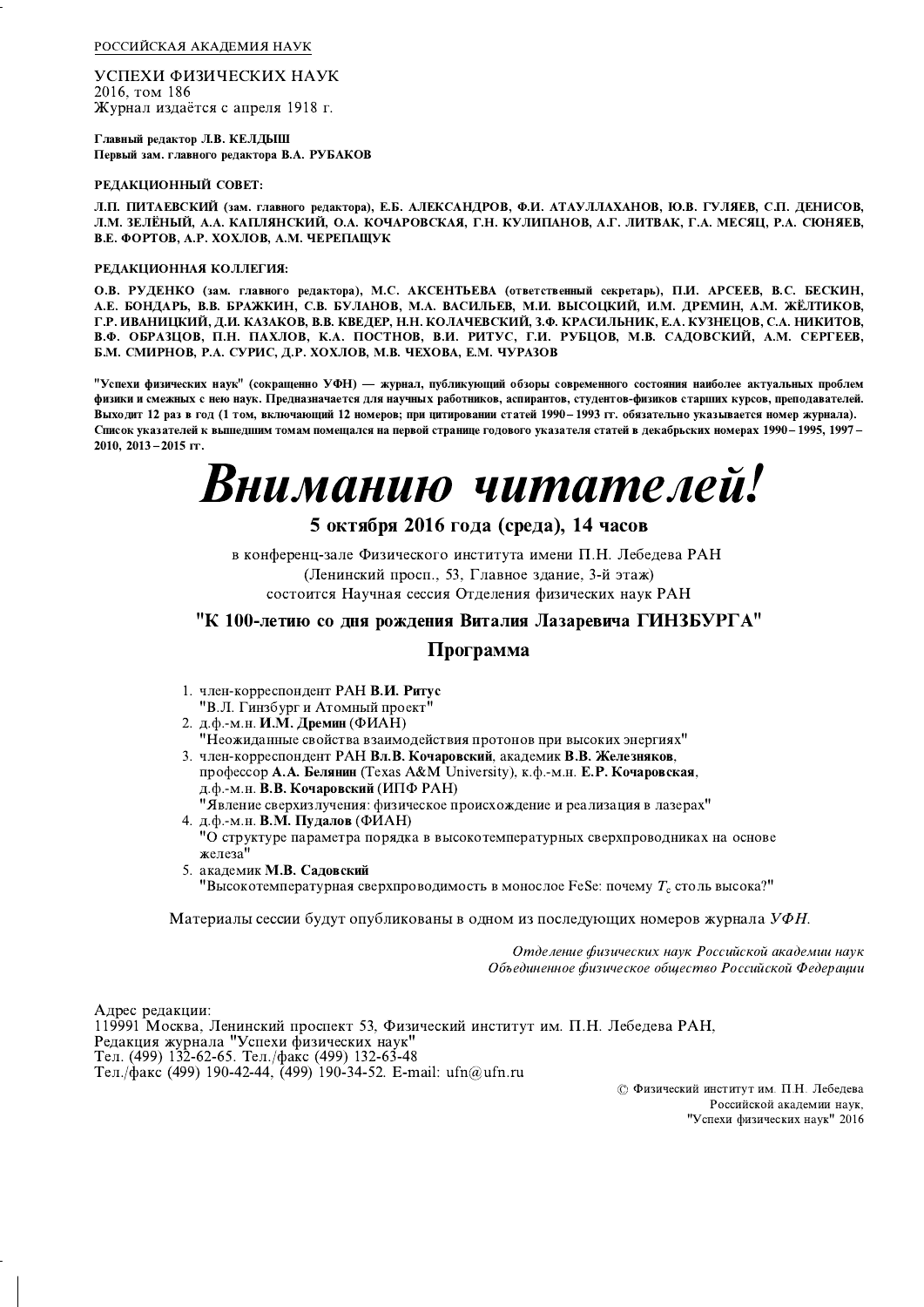# **CONTENTS**

#### 100th ANNIVERSARY OF THE BIRTH OF V.L. GINZBURG

# 1033 From the Editorial Board

# **REVIEWS OF TOPICAL PROBLEMS**

- 1035 M.V. Sadovskii. High-temperature superconductivity in FeSe monolayers
- 1059 *F.Ya. Khalili*. Ouantum measurements in gravitational-wave detectors
- 1090 V.V. Zheleznyakov, E.Ya. Zlotnik, V.V. Zaitsev, V.E. Shaposhnikov. Double plasma resonance and its manifestations in radio astronomy

# PHYSICS OF OUR DAYS

- 1117 V.F. Mukhanov. Quantum Universe
- 1126 Physics news on the Internet (Yu.N. Eroshenko)

# **METHODOLOGICAL NOTES**

1129 L.P. Pitaevskii. Dynamics of solitary waves in ultracold gases in terms of observable variables

# **CONFERENCES AND SYMPOSIA**

On the first direct detection of gravitational waves (Scientific session of the Physical Sciences Division of the Russian Academy of Sciences, 2 March 2016)

1133 V.I. Pustovoit. On the direct detection of gravitational waves

Успехи физических наук, т. 186, № 10 Выпускающий научный редактор С.М. Апенко. Редакторы М.С. Аксентьева, Т.Г. Орехова, Т.П. Романова. Литературный редактор Т.Б. Ларионова. Стилистическое редактирование английских текстов Е.Г. Стрельченко. Редактор-библиограф Е.В. Захарова. Сдано в набор 05.08.2016 г. Подписано к печати 04.10.2016 г. Формат 60  $\times$  88/8. Бумага офсетная № 1. Печать офсетная. Усл. печ. л. 14,7. Усл. кр.-отт. 15,2. Физ. л. 15,00. Уч.-изд. л. 18,24. Тираж 500 экз. Заказ 1585. Условия оформления подписки на журнал "Успехи физических наук" на 2017 г. см. на с. 1058 этого номера. .<br>Стоимость отдельного номера журнала за 1994-2015 гг. для организаций — 400 руб.; для индивидуальных подписчиков - 200 руб. (заказ в Редакции журнала "Успехи физических наук" по тел. (499) 190-34-52, (499) 190-42-44 или по адресу 123182 Москва, ул. Шукинская д. 12, корп. 1). Адрес редакции: 119991 Москва, Ленинский проспект 53, Физический институт им. П.Н. Лебедева РАН, Редакция журнала "Успехи физических наук" Тел. (499) 132-62-65. Тел./факс (499) 132-63-48. Тел./факс (499) 190-42-44, (499) 190-34-52. E-mail: ufn@ufn.ru Оригинал-макет подготовлен в Редакции журнала "Успехи физических наук". Компьютерный набор и верстка: Н.В. Грибкова, О.В. Моргунова, Компьютерная графика и фотоработы: А.В. Бобков, Г.В. Варванина. Поддержка компьютерной системы и информационное администрирование: Д.А. Олемской, Е.В. Захарова, Ю.Н. Ерошенко, И.А. Садовский, Е.А. Фример. Номер набран и свёрстан с использованием системы Advent 3B2 Total Publishing System (предоставлена фирмой Turpion Ltd.)

Отпечатано с оригинал-макета в ППП "Типография "Наука", 121099 Москва Г-99, Шубинский пер., 6.